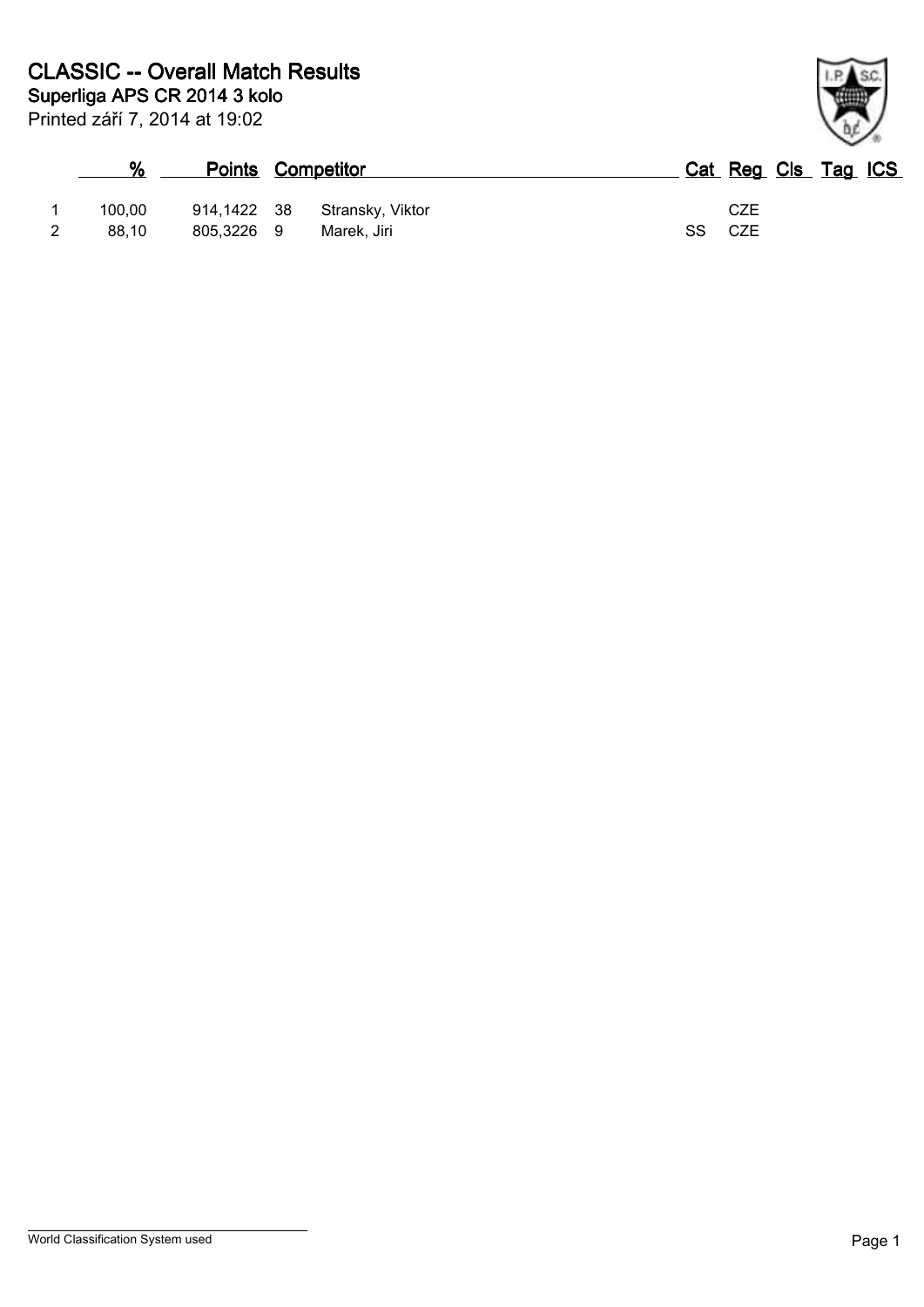|                | %      | <u>Points</u> |     | <b>Competitor</b>  |    | Cat Reg Cls Tag ICS |  |  |
|----------------|--------|---------------|-----|--------------------|----|---------------------|--|--|
| 1              | 100,00 | 973,2143      | 101 | Henes, Zdenek      |    | <b>CZE</b>          |  |  |
| $\overline{2}$ | 84,51  | 822,4994      | 78  | Sera, Martina      | L  | <b>CZE</b>          |  |  |
| 3              | 84,35  | 820,9009      | -29 | Sustrova, Katerina | L  | <b>CZE</b>          |  |  |
| 4              | 82,81  | 805,9432      | 79  | Sery, Jiri         | S  | <b>CZE</b>          |  |  |
| 5              | 79,47  | 773,4574      | 98  | Rataj, Jan         | S  | <b>CZE</b>          |  |  |
| 6              | 75,34  | 733,2608      | -28 | Sustr, Milos       | SS | <b>CZE</b>          |  |  |
| $\overline{7}$ | 69,51  | 676,4931      | 57  | Ehrhardt, Luis     | J  | <b>GER</b>          |  |  |
| 8              | 62,06  | 603,9570      | 94  | Szmek, Patrik      |    | <b>CZE</b>          |  |  |
| 9              | 61,91  | 602,4721      | 75  | Vohnout, Martin    | SS | <b>CZE</b>          |  |  |
| 10             | 44.06  | 428,8098      | 99  | Votocek, Milos     | S  | <b>CZE</b>          |  |  |
| 11             | 39,40  | 383,4051      | 58  | Ehrhardt, Reiner   | S  | <b>GER</b>          |  |  |

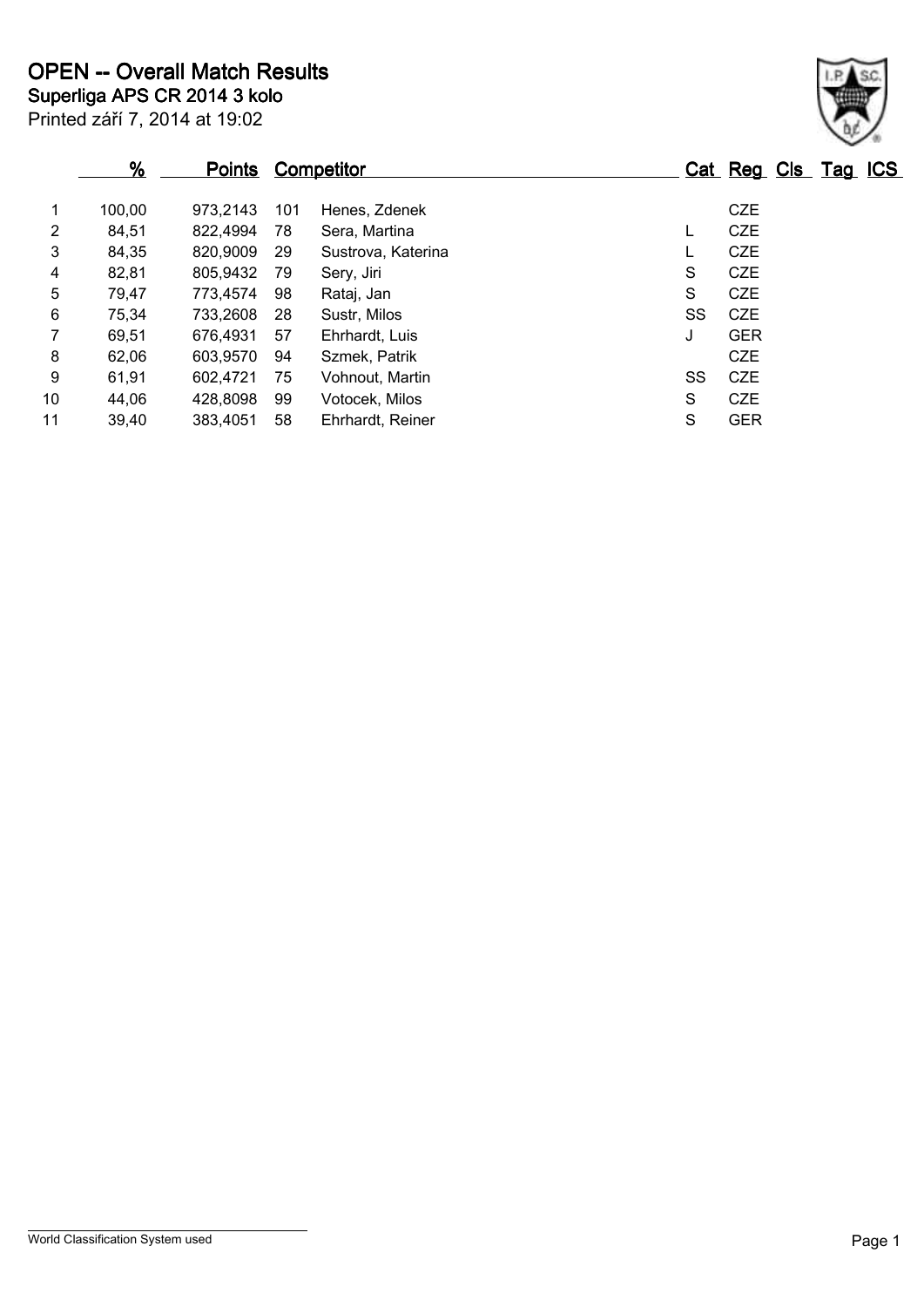**Superliga APS CR 2014 3 kolo PRODUCTION -- Overall Match Results**

Printed září 7, 2014 at 19:02

|             | %      | <u>Points</u> |    | Competitor          |    | Cat Reg Cls Tag ICS |  |  |
|-------------|--------|---------------|----|---------------------|----|---------------------|--|--|
| $\mathbf 1$ | 100,00 | 936,7601      | 72 | Liehne, Zdenek      |    | <b>CZE</b>          |  |  |
| 2           | 97,90  | 917,0836      | 92 | Vinduska, Vaclav    |    | <b>CZE</b>          |  |  |
| 3           | 97,10  | 909,5819      | 83 | Stepan, Michal      | J  | <b>CZE</b>          |  |  |
| 4           | 83,26  | 779,9711      | 95 | Sedy, Roman         |    | <b>CZE</b>          |  |  |
| 5           | 81,79  | 766,1942      | 36 | Smutny, Petr        |    | <b>CZE</b>          |  |  |
| 6           | 80,12  | 750,5061      | 4  | Hakala, Jiri        |    | <b>CZE</b>          |  |  |
|             | 78,54  | 735,7006      | 34 | Manolevski, Michael |    | <b>CZE</b>          |  |  |
| 8           | 76,36  | 715,3140      | 85 | Heglas, Jakub       |    | <b>CZE</b>          |  |  |
| 9           | 73,78  | 691,1240      | 69 | Cervinka, Leos      |    | <b>CZE</b>          |  |  |
| 10          | 70,09  | 656,5530      | 33 | Krcal, Jan          |    | <b>CZE</b>          |  |  |
| 11          | 69,60  | 651,9422      | 91 | Rek, Boris          |    | <b>CZE</b>          |  |  |
| 12          | 65,89  | 617,2315      | 35 | Rosenberg, Tomas    |    | <b>CZE</b>          |  |  |
| 13          | 64,82  | 607,1687      | 6  | Horky, Pavel        |    | <b>CZE</b>          |  |  |
| 14          | 63,05  | 590,6450      | 64 | Kostak, Jan         |    | <b>CZE</b>          |  |  |
| 15          | 62,32  | 583,8355      | 82 | Schwarz, Florian    | SS | <b>GER</b>          |  |  |
| 16          | 59,96  | 561,6428      | 45 | Kysela, Milos       |    | <b>CZE</b>          |  |  |
| 17          | 57,89  | 542,2989      | 37 | Soucek, Jan         |    | <b>CZE</b>          |  |  |
| 18          | 49,19  | 460,8053      | 46 | Mucka, Karel        | SS | <b>CZE</b>          |  |  |
| 19          | 46,48  | 435,4291      | 23 | Kovarik, Milan      |    | <b>CZE</b>          |  |  |
| 20          | 46,20  | 432,8120      | 62 | Reiter, Doris       | L  | <b>AUT</b>          |  |  |

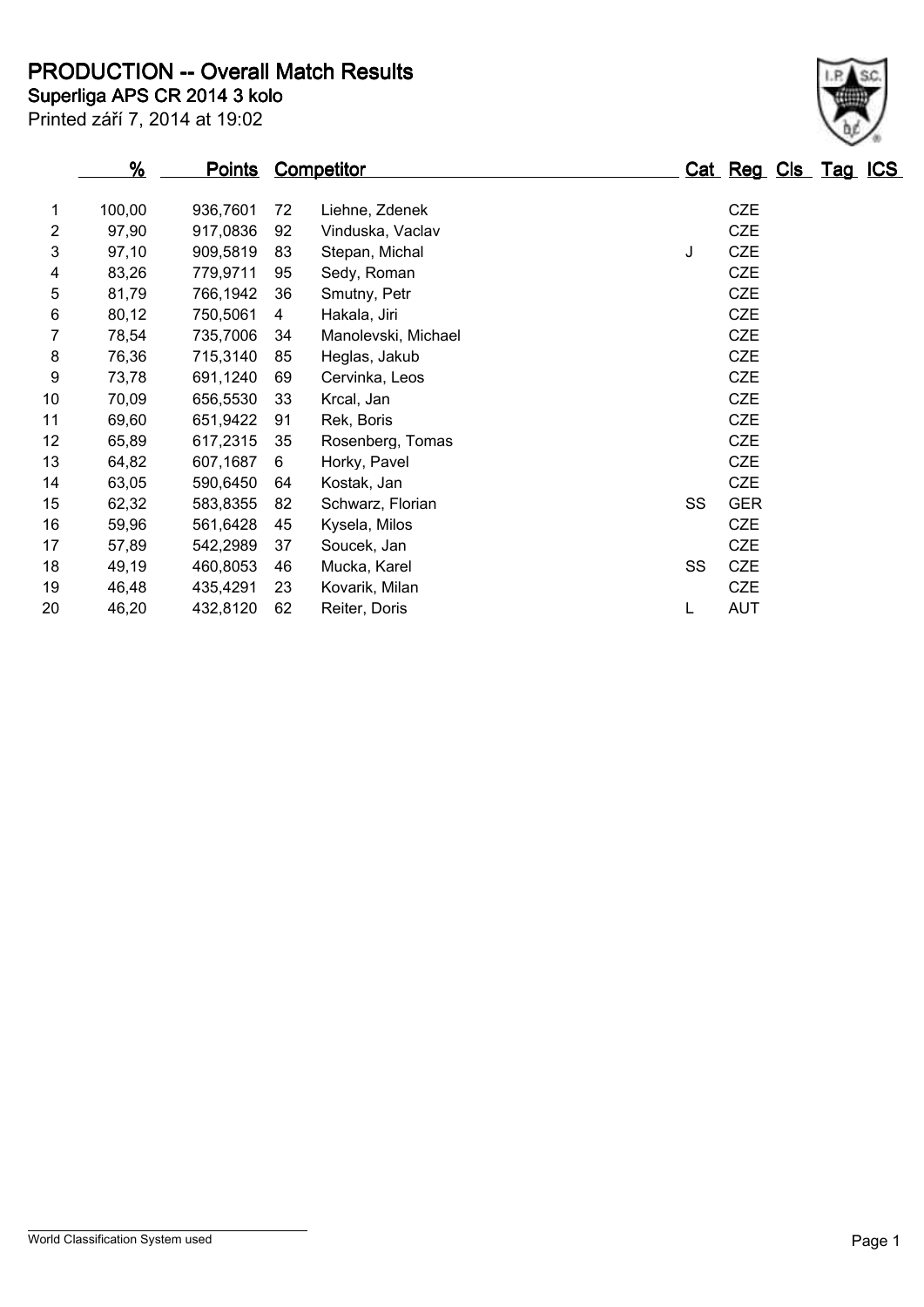Printed září 7, 2014 at 19:02 **Superliga APS CR 2014 3 kolo REVOLVER -- Overall Match Results**

|                | %      | <b>Points</b> |     | <b>Competitor</b>  |    | Cat Reg Cls Tag ICS |  |  |
|----------------|--------|---------------|-----|--------------------|----|---------------------|--|--|
| $\mathbf 1$    | 100,00 | 933.2851      | 61  | Reiter, Gerald     |    | AUT                 |  |  |
| 2              | 96,48  | 900,4791      | 24  | Nemecek, Zdenek    | S  | CZE                 |  |  |
| 3              | 88,39  | 824,9741      | 59  | Kotrous, Pavel     |    | CZE                 |  |  |
| 4              | 81,40  | 759,6928      | -20 | Rossl, Karel       | S  | <b>CZE</b>          |  |  |
| 5              | 80,68  | 752,9944      | 18  | Safranek, Lumir    | SS | CZE                 |  |  |
| 6              | 71,45  | 666.8579      | 26  | Potuckova, Ludmila | S  | <b>CZE</b>          |  |  |
| $\overline{7}$ | 68,33  | 637,7306      | 56  | Barta, Ondrej      | S  | CZE                 |  |  |
| 8              | 67,12  | 626,3987      | 12  | Prepletany, Jan    | SS | CZE                 |  |  |
| 9              | 2,78   | 25,9370       | 103 | Pojer, Lubos       | S  | <b>CZE</b>          |  |  |